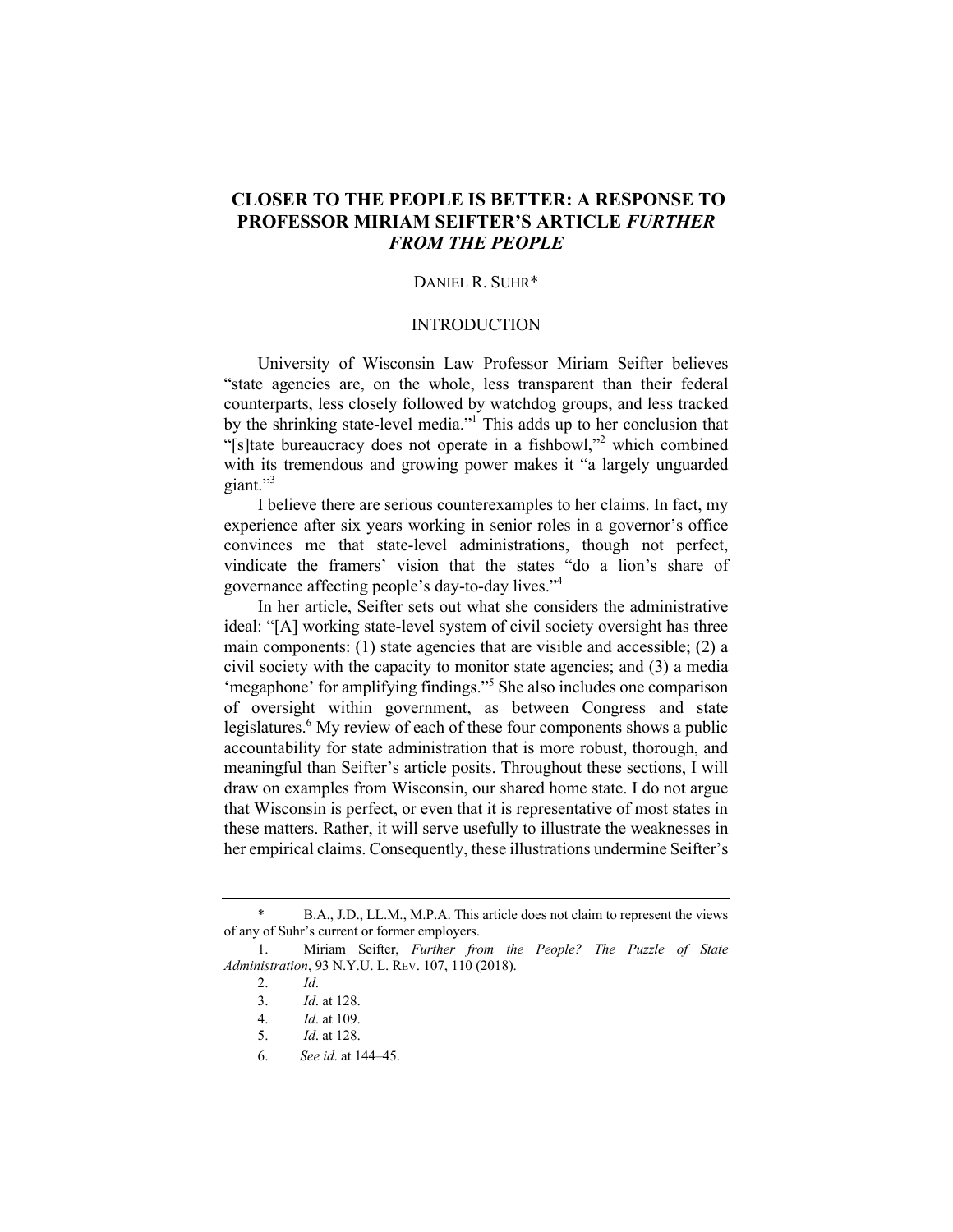normative arguments, which suggest that regulation is better handled by the federal government.

#### I. OPACITY

Seifter argues that "state bureaucracy can be opaque and byzantine," largely because states do not have a system for collecting, retaining, and sharing data, especially in accessible electronic formats.<sup>8</sup> She specifically worries that state agency information is not accessible due to failing freedom-of-information laws and controlling governors' offices.<sup>9</sup> States are increasingly adopting technology to improve records management and  $accessibility<sup>10</sup>$  Moreover, Seifter's argument rests upon a comparative assessment between states and the federal government, yet she does not undertake a thorough analysis of the federal baseline before charging that states are worse in comparison.<sup>11</sup>

For its part, Wisconsin has an extraordinarily open and transparent government in general, and its administrative processes have been made much more so in the past decade. Wisconsin's public records statute is broader than the federal Freedom of Information  $Act<sub>1</sub><sup>12</sup>$  and its open meetings statute mandates public notice and access similar to the Federal Advisory Committees Act.<sup>13</sup>

Moreover, in the past decade Wisconsin state government overall and the administrative process in particular have become more accessible, accountable, and transparent. All state employees are now required to

11. *Id*. at 131–34. In fact, the National Freedom of Information Coalition, one of the organizations that Seifter relies upon, highlights a similar scorecard by OpentheGovernment.org showing the secrecy prevalent across the federal government. *See generally* Patrice McDermott & Amy Bennett, *Secrecy Report Card 2010*, OPENTHEGOVERNMENT.ORG (2010), https://www.openthegovernment.org/wpcontent/uploads/other-files/otg/SecrecyRC\_2010.pdf [ttps://perma.cc/E4DD-8FDL]. On the same page, NFIC also points to a report by another organization showing that sixtytwo out of ninety-nine federal agencies had failed to comply with an administration directive to update their information transparency policies. *Outdated Agency Regs Undermine Freedom of Information*, THE NAT'L SEC. ARCHIVE, (Dec. 4, 2012) https://nsarchive2.gwu.edu/NSAEBB/NSAEBB405/ [https://perma.cc/B9X7-G85G].

12. WIS. DEP'T OF JUSTICE, WISCONSIN PUBLIC RECORDS LAW COMPLIANCE GUIDE 2 (2015), https://www.doj.state.wi.us/sites/default/files/dls/2015-PRL-Guide.pdf [https://perma.cc/87Y3-2GT2].

13. *Compare* WIS. DEP'T OF JUSTICE, WISCONSIN OPEN MEETINGS LAW COMPLIANCE GUIDE (2018), *with* GENERAL SERVICES ADMINISTRATION, SECRETARIAT JAMES L. DEAN, PUBLIC ACCESS TO RECORDS (2000).

<sup>7.</sup> *Id*. at 130.

<sup>8.</sup> *Id*. at 131.

<sup>9.</sup> *Id*. at 132–34.

<sup>10.</sup> Colin Wood et al., *How Digital is Your State?*, GOV'T TECH. (Sept. 18, 2016), available at https://www.govtech.com/computing/Digital-States-2016.html [https://perma.cc/3XHG-FBG9].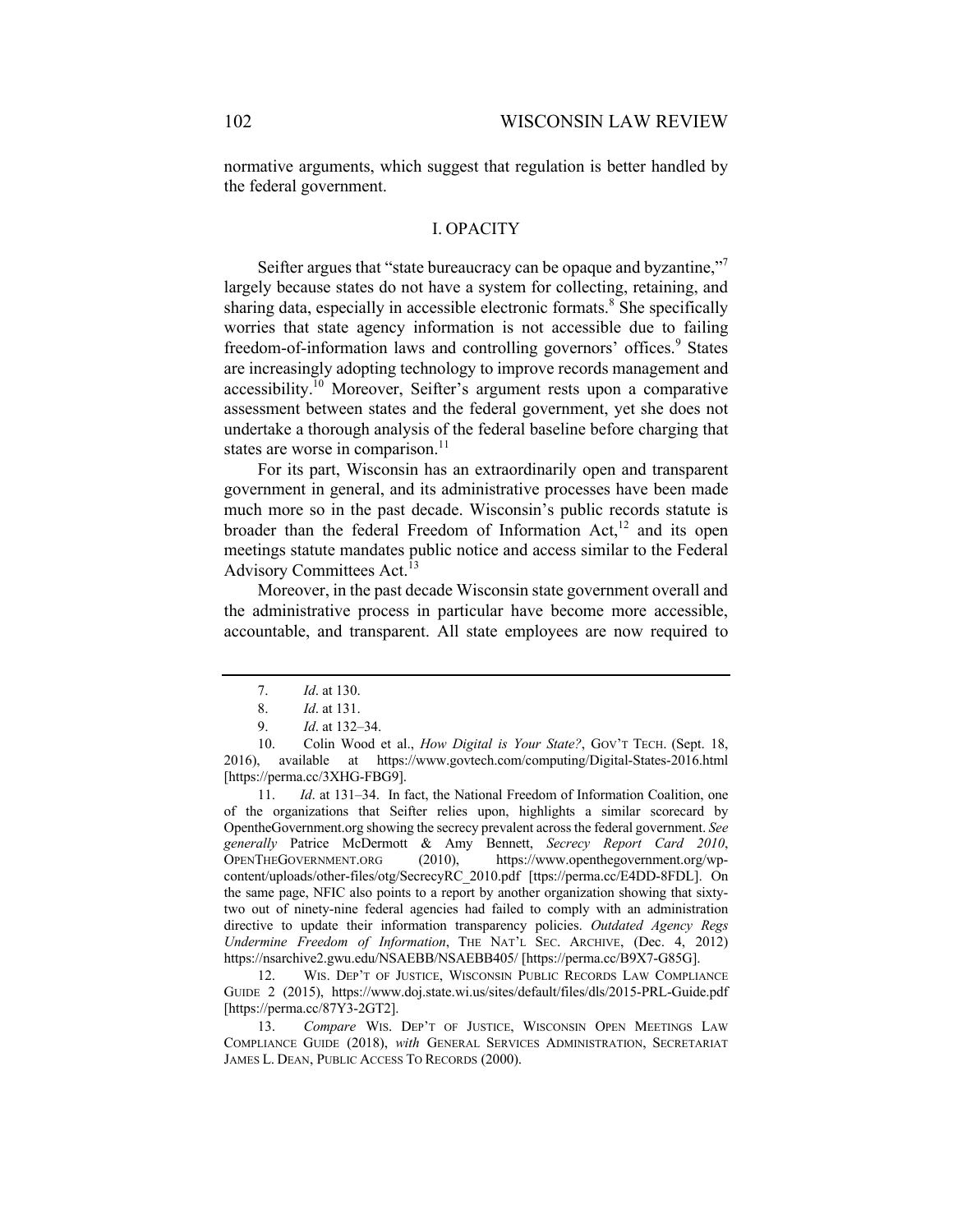undertake enterprise-wide public records training and agencies must post public records fulfillment tracking on the Performance.wi.gov dashboard.<sup>14</sup> A new website places every state expenditure online.<sup>15</sup> Users can search by agency, category, or vendor.<sup>16</sup> Another site collects all open meetings notices and meeting minutes in one place.<sup>17</sup>

The past decade has also seen adoption of an aggressive regulatory reform agenda that has increased public accessibility and accountability.<sup>18</sup> 2011 Wisconsin Act 21 requires gubernatorial approval to begin the rules drafting process (previously agencies could begin the process on their own volition), requires scope statements for emergency rules (previously only permanent rules required scope statements), requires an economic impact analysis for every rule (previously only five agencies had to do EIAs), and requires that all final rules be approved by the Governor and reviewed by the Legislature's Joint Committee for the Review of Administrative Rules  $(JCRAR).<sup>19</sup>$ 

Several years later, another round of substantial rules reform added additional opportunities for public input.<sup>20</sup> Now, agencies have the option to hold public comment periods and hearings at additional points in the process, and either cochair of JCRAR may direct public hearings on a rule during its development.<sup>21</sup> The new law also required that any rule with an estimated economic impact of more than \$10 million must be enacted by the legislature as a statute.<sup>22</sup> Taken together, the 2011 and 2017 bills and the administration's implementation represent a sea change in Wisconsin's

15. *See* OPENBOOK WISCONSIN, www.openbook.wi.gov [https://perma.cc/MX57-4U3V].

17. *Public Meeting Notices & Minutes*, WIS. PUBLIC MEETING NOTICES & MINUTES, publicmeetings.wi.gov [https://perma.cc/VHB7-99YE].

18. Miriam Seifter, *Gubernatorial Administration*, 131 HARV. L. REV. 483, 504 (2017). It has also increased gubernatorial and legislative responsibility, which is representative of a trend Seifter has documented elsewhere. *See id*. at 488, 503.

19. 2011 Wisconsin Act 21, 100th Wis. Leg., Jan. 2011 Special Sess., https://docs.legis.wisconsin.gov/2011/related/acts/21.pdf; *see also* JESSICA KARLS-RUPLINGER & PAM SHANNON, WIS. LEGIS. COUNCIL ACT MEMO, 2011 WIS. ACT 21: ADMINISTRATIVE RULES (2011).

21. *Wisconsin REINS Act Signed Into Law,* GODFREY & KAHN, S.C. (August 10, 2017), http://www.gklaw.com/NewsUpdatesPressReleases/Wisconsin-REINS-Actsigned-into-law.htm [https://perma.cc/B4JE-5CV5].

<sup>14.</sup> Wis. Exec. Order No. 189, Wis. Admin. Reg. No. 723A3 (Mar. 11, 2016); Wis. Exec. Order No. 235, Wis. Admin. Reg. No. 735A2 (Mar. 9, 2017).

<sup>16.</sup> *Id*.

<sup>20.</sup> 2017 Wisconsin Act 57, 103rd Wis. Leg., 2017 Reg. Sess.

<sup>22.</sup> Eric Bott, *Reining In Wisconsin's Regulatory State*, FORBES (July 31, 2017 1:50 PM), https://www.forbes.com/sites/realspin/2017/07/31/reining-in-wisconsinsregulatory-state/#9b2f16e45137 [https://perma.cc/62U4-A2T4].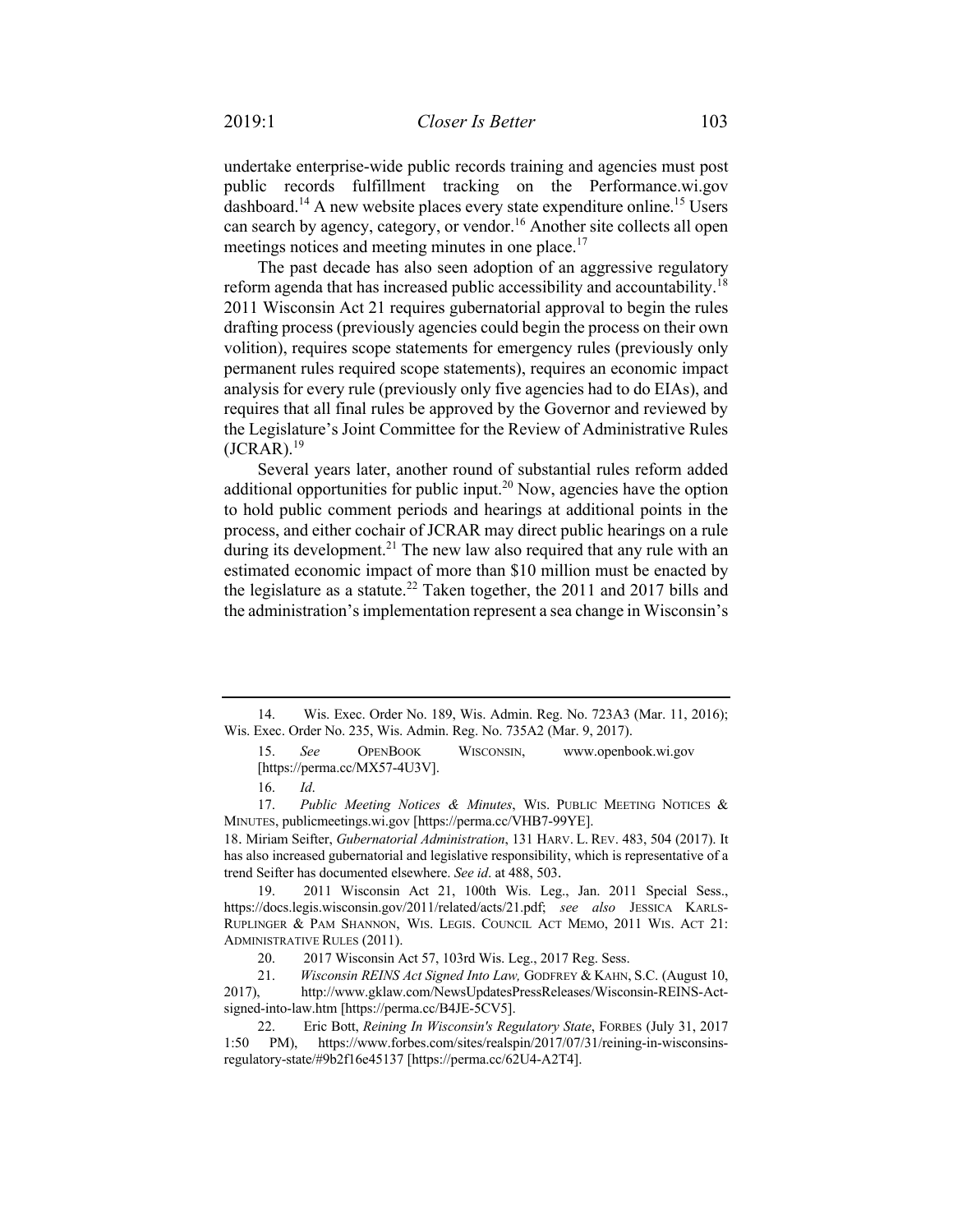administrative procedure, all in the direction of greater transparency and accountability.<sup>23</sup>

### II. CIVIL SOCIETY

Much of the focus of Seifter's article is on the important role that civil society plays in the administrative process, creating the "monitory democracy" that characterizes much of modern American government.<sup>24</sup> Seifter says:

To constitute a plausible check on executive action, civil society must encompass individuals or groups who consider themselves independent of, and who are inclined to question, the executive. This must include some groups often called 'public interest' groups--those that can be classified as pursuing the interests of a diffuse public, on either side of the partisan aisle." Seifter recognizes that civil society embraces a broad range of interests groups, including "particular constituencies, corporate entities, or levels of government," plus those that "pursue advocacy based on issues or causes.<sup>25</sup>

Seifter acknowledges that there has been a significant uptick in lobbying at the state level,  $26$  which tracks the increase over the same time in state administrative authority.<sup>27</sup> Seifter complains of a "bias towards business" in lobbying, a problem she believes is more acute in the states.<sup>28</sup> Yet, the evidence she cites does not actually show that business interests engage in a markedly greater proportion of overall lobbying at the State level versus the federal level.<sup>29</sup>

<sup>23.</sup> Though others would characterize them as reducing the independence of nonpartisan career agency experts and increasing political control in response to special interests. See, e.g., Kathleen Vinehout, *REINS Act—New Power for Leaders to Stop Public*  **Protections, CATHLEEN VINEHOUT PEOPLE FIRST,** https://www.kathleenvinehout.org/\_reins\_act\_new\_power\_for\_leaders\_to\_stop\_public\_pr otections [https://perma.cc/G5GW-56TX].

<sup>24.</sup> Seifter, *supra* note 1, at 116.

<sup>25.</sup> *Id.* at 119.

<sup>26.</sup> *Id.* at 136.

<sup>27.</sup> *See* Miriam Seifter, *Gubernatorial Administration*, 131 HARV. L.REV.

<sup>483 (2017)</sup> (documenting growth in state administration).

<sup>28.</sup> *Id.* at 137–38 (citing Jason Webb Yackee & Susan Webb Yackee, *A Bias Towards Business? Assessing Interest Group Influence on the U.S. Bureaucracy*, 68 J. POL. 128, 128 (2006)).

<sup>29.</sup> *Id.* at 138 (indicating 86% business lobbying at state level versus 75–84% at federal level).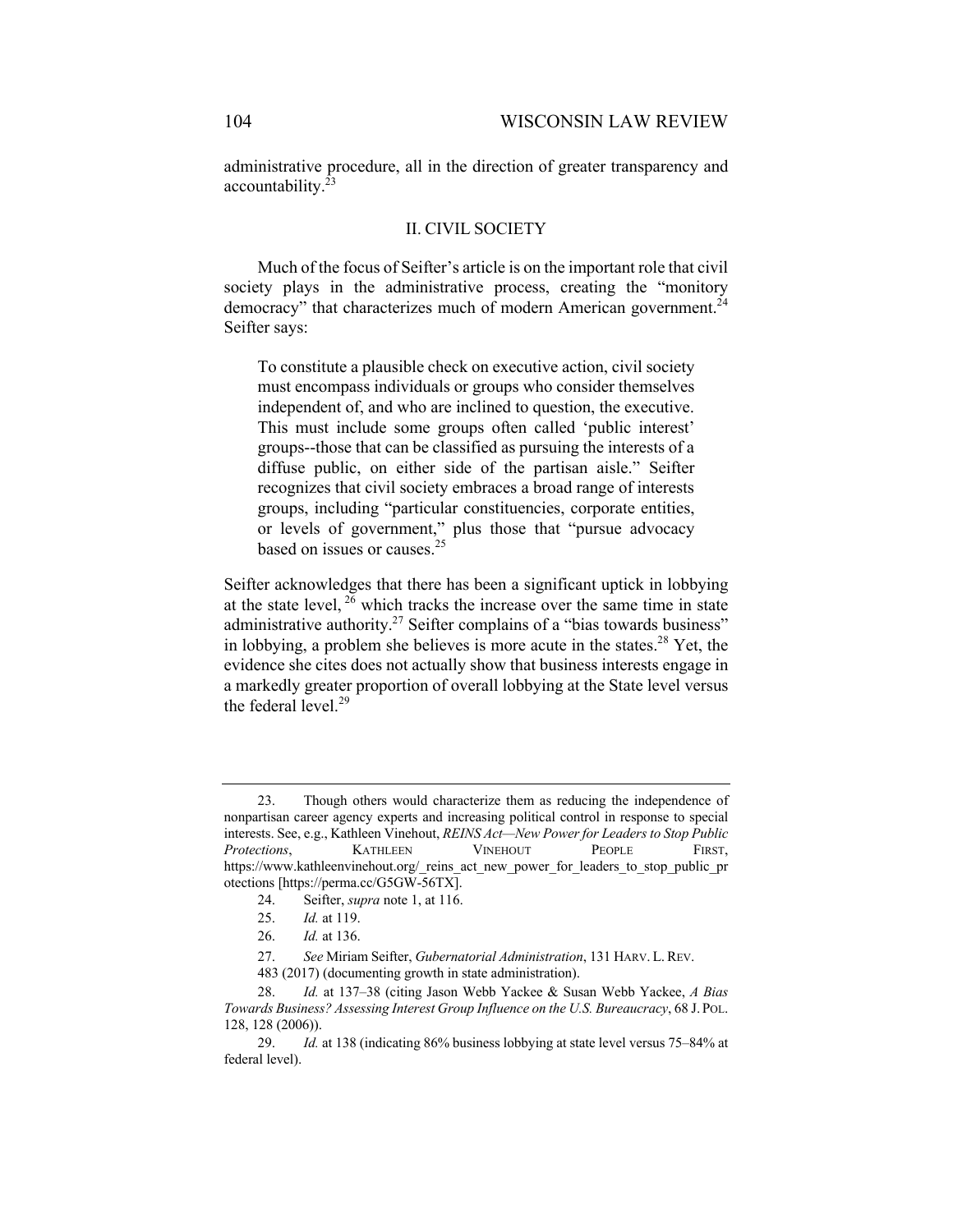More importantly, Seifter's account simplistically treats "business interests" as monolithic.30 She fails to appreciate the fact that business interests are often opposed to one another in regulatory fights.<sup>31</sup> To pick one recent example from Wisconsin, a coalition of medical providers has been duking it out with a coalition of trade associations over workers compensation rates.<sup>32</sup> In another instance, tourism interests and the realtors are facing off against agricultural groups over high-capacity wells.<sup>33</sup> And in the alcoholic beverage sphere, there are constant fights between different business sectors ("tiers"), including the taverns, vineyards, craft brewers, macrobrewers, distillers, restaurants, gas stations and grocers, wholesalers, and even farm groups (because of wedding barns). $34$ 

Other times battles break out over rules within a governing coalition even if not within the business coalition. Wisconsin recently witnessed a significant back-and-forth between public-safety groups (especially the fire chiefs) and the homebuilders association over sprinklers in apartment buildings.<sup>35</sup> In many other instances, especially around occupational

32. *See* Laurel White, *Medical Society, Business Group Clash Over Proposed Workers' Compensation Changes*, WIS. PUBLIC RADIO (Oct. 3, 2017) https://www.wpr.org/medical-society-business-group-clash-over-proposed-workerscompensation-changes [https://perma.cc/66WB-SFBB]; *Without Government Fee Schedule, Work Comp Rates Drop 8.46%*, WIS. HOSPITAL ASS'N (Oct. 2, 2017) https://www.wha.org/WisconsinHospitalAssociation/media/WHANewsLetters/2017PDF/ nr10-2-17workerscomp.pdf [https://perma.cc/YN6Y-BCFD] (joint press release by Wisconsin Hospital Association, Wisconsin Chiropractic Association, Wisconsin Medical Society and the Wisconsin Physical Therapy Association); *WMC Launches Coalition of 46 Employer Associations to Support Worker's Compensation Medical Cost Containment*, WIS. MNFGS. & COMMERCE, (Sept. 27, 2017) https://www.wmc.org/news/pressreleases/wmc-launches-coalition-of-46-employer-associations-to-support-workerscompensation-medical-cost-containment/ [https://perma.cc/U5YS-EY6L].

33. *2015 Assembly Bill 874*, WIS. ETHICS COMM'N: EYE ON LOBBYING, https://lobbying.wi.gov/What/BillInformation/2015REG/Information/13373; *2015 Senate Bill 239*, WIS. ETHICS COMM'N: EYE ON LOBBYING https://lobbying.wi.gov/What/BillInformation/2015REG/Information/12244 [https://perma.cc/VX6Q-EW6Y].

34. *See, e.g.,* Justin Kendall, *Wisconsin Brewers, Wholesalers At Odds Over Proposed Changes to Alcohol Laws*, BREWBOUND (June 7, 2017), https://www.brewbound.com/news/wisconsin-brewers-wholesalers-odds-proposedchanges-alcohol-laws [https://perma.cc/573D-XVQE].

35. Jessie Opioen, *Wisconsin Fire Officials Ask Gov. Walker to Adopt Proposed Safety Measures*, CAPITAL TIMES (Feb. 13, 2017), https://madison.com/ct/news/local/govtand-politics/election-matters/wisconsin-fire-officials-ask-gov-walker-to-adopt-proposed-

<sup>30.</sup> *Id*. (referring several times to "business-oriented" lobbying).

<sup>31.</sup> *See, e.g.,* James Hohmann, *The U.S. Chamber Wants To Disentangle Its Brand From The GOP And Hopes To Rebuild The Center*, WASH. POST (April 25, 2019), https://www.washingtonpost.com/news/powerpost/paloma/daily-202/2019/04/25/daily-202-the-u-s-chamber-wants-to-disentangle-its-brand-from-the-gop-and-hopes-to-rebuildthe-center/5cc08e551ad2e52459e24671/?utm\_term=.eb2e0243c083

<sup>[</sup>https://perma.cc/TDB3-P7CL] (reporting on a disagreement between the Koch network and the U.S. Chamber of Commerce over infrastructure policy).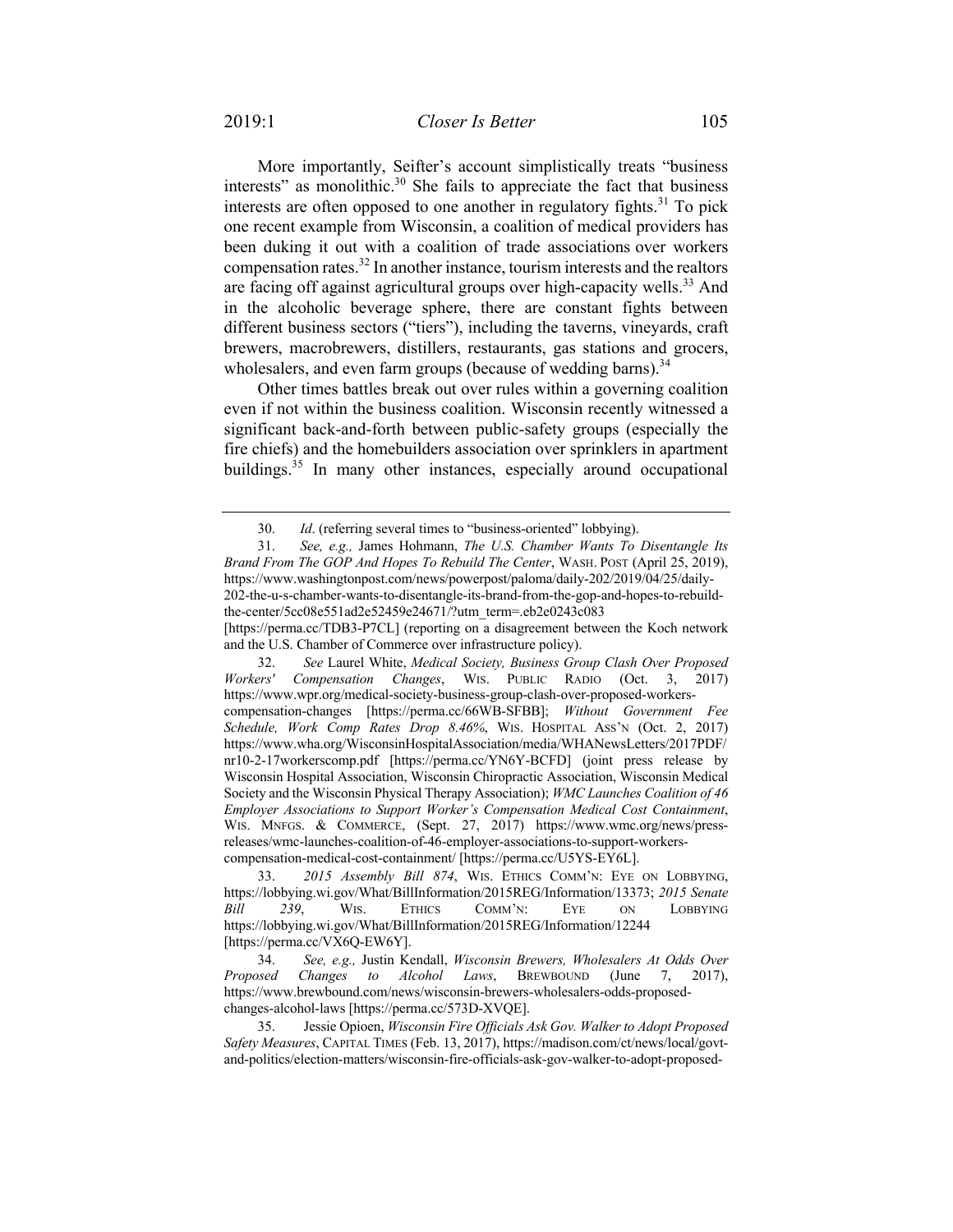licensing (which Seifter mentions<sup>36</sup>), center-right free-market groups clash with center-right trade associations over regulations that may fence out competition.<sup>37</sup>

Seifter's account also misses two other critical civil society voices that often engage on regulatory matters—unions and academics—and underappreciates a third—local governments. Labor unions are active participants in the regulatory process.<sup>38</sup> Sometimes unions are guaranteed participation by law in state administrative bodies that affect them. The Wisconsin Worker's Compensation Council and Unemployment Insurance Advisory Council both have five seats reserved for organized labor and five seats reserved for management.<sup>39</sup> The State's apprenticeship advisory council has nine seats reserved for representatives of employees (equal to the number representing employers); seven of those are held by union representatives. $40$  Unions may also speak out on administrative actions that impact their organization or members, either through front-

36. Seifter, *supra* note 1, at 166–68.

37. *See, e.g.*, Jenni Bergal, *A License To Braid Hair? Critics Say State Licensing Rules Have Gone Too Far*, PEW: STATELINE (Jan. 30, 2015) https://www.pewtrusts.org/en/research-and-analysis/blogs/stateline/2015/1/30/a-licenseto-braid-hair-critics-say-state-licensing-rules-have-gone-too-far [https://perma.cc/35AW-25BJ].

38. Josh Bivens, et al., *How Today's Unions Help Working People*, ECONOMIC POLICY INSTITUTE (Aug. 24, 2017), available at https://www.epi.org/publication/howtodays-unions-help-working-people-giving-workers-the-power-to-improve-their-jobsand-unrig-the-economy/ [https://perma.cc/T2VJ-JR5W].

39. *Worker's Compensation Advisory Council Membership List*, STATE OF WIS. DEP'T OF WORKFORCE DEVELOPMENT https://dwd.wisconsin.gov/wc/councils/wcac/wcacmembers.htm [https://perma.cc/GV7J-Q22C]; *Unemployment Insurance Advisory Council (UIAC) Members,* WIS. DEP'T OF WORKFORCE DEVELOPMENT, https://dwd.wisconsin.gov/uibola/uiac/members/ [https://perma.cc/L4M7-MD8C].

40. *Wisconsin Apprenticeship Advisory Council*, WIS. DEP'T OF WORKFORCE DEVELOPMENT, https://dwd.wisconsin.gov/apprenticeship/advisory\_council.htm [https://perma.cc/A6DE-DDE3]. Other examples include the Wisconsin national and community service board and the Prison Industries Board. Wis. Stat.  $\S$  15.105(24)(c)6 (reserving one seat on the Service Wisconsin board for a representative of organized labor) and Wis. Stat. 15.145(2) (reserving three seats for representatives of private labor organizations).

safety/article\_778adbba-cffd-5e5f-870d-2496454aaa91.html [https://perma.cc/5VYZ-MGF3].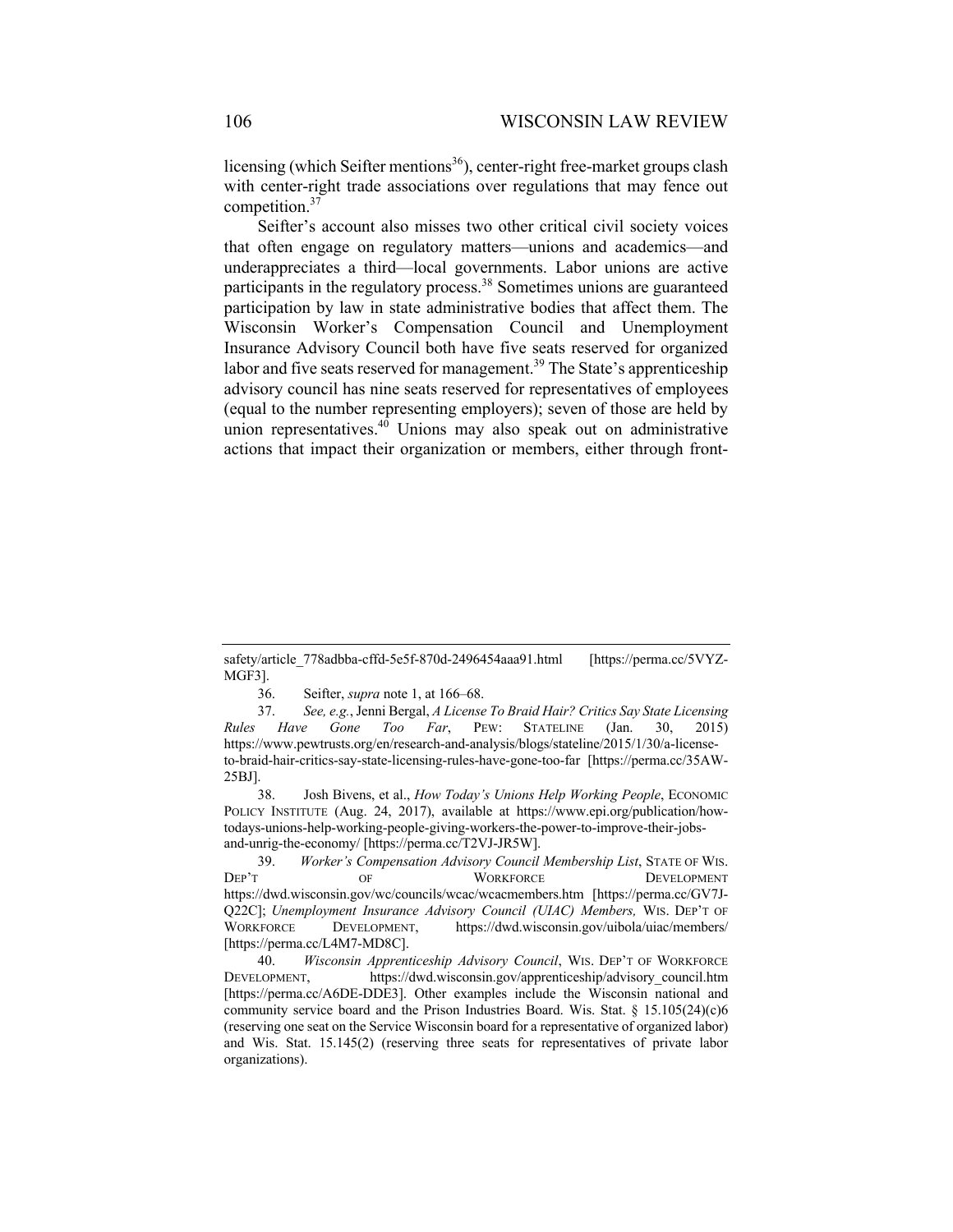end engagement in the rule development process $^{41}$  or end-stage challenges through litigation.<sup>42</sup>

University professors also often engage in a state's regulatory sphere. Professors may lend their expertise and experience by serving on state regulatory boards and commissions,<sup>43</sup> by providing trainings to agency staff,<sup>44</sup> by giving commentary in news media coverage of regulatory decisions,<sup>45</sup> by publishing academic or professional works on state regulations,<sup>46</sup> by supervising students engaged in the regulatory process as part of clinical education,  $47$  or by serving as consultants or volunteers with other civil society groups that file comments or litigation.<sup>48</sup> In many ways this is the "Wisconsin Idea" at work: the century-old tradition of Seifter's predecessors and colleagues as University of Wisconsin academics

<sup>41.</sup> *See, e.g., WNA Legislative and Regulatory Update April 13, 2018*, WIS. NURSES ASS'N (April 13, 2018), available at https://wisconsinnurse.wpengine.com/wpcontent/uploads/2018/04/WNA-Legislative-and-Regulatory-Update-April-1.pdf. (discussing nurses' union engagement with Wisconsin Nursing Board over proposed rules).

<sup>42.</sup> *See, e.g., Wisconsin Ass'n of State Prosecutors v. Wisconsin Employment Relations Commission,* 907 N.W.2d 425, 428 (two public employee unions file challenges to administrative rules and administrative actions of a state agency).

<sup>43.</sup> Sometimes this is as an appointee like Mount Mary University Professor Tammy Scheidegger, Chair of the Joint Board for Marriage and Family Therapy, Professional Counseling, and Social Work, Bruce Vielmetti, *The Wisconsin Senate*  Approved 82 Scott Walker Appointees in the Lame Duck: Here's the Full List, MILWAUKEE J. SENTINEL, Dec. 5, 2018, available at https://www.jsonline.com/story/news/politics/2018/12/05/lame-duck-session-81-walkerappointees-senate-approved/2214006002/ [https://perma.cc/85MZ-SLDY], and other times this is by law. *E.g.*, WIS. SUPREME COURT RULE 30.01(1) (designating seats for faculty of the state's law schools on the Board of Bar Examiners).

<sup>44.</sup> Joanne M. Haas, *WDNR Wardens, State Patrol & University of Wisconsin Train Together to Assess Drone's Role in Investigations*, WIS. DEPT. OF NATURAL RESOURCES (Dec. 6, 2017), https://dnr.wi.gov/topic/WardenWire/WardenWire\_Lookup.asp?id=470.

<sup>45.</sup> Hope Kirwan, *Environmental Law Experts Weigh In On DNR Lawsuit Over CAFO Permits*, WIS. PUBLIC RADIO (Aug. 7, 2017), https://www.wpr.org/environmentallaw-experts-weigh-dnr-lawsuit-over-cafo-permits [https://perma.cc/Z33A-7562].

<sup>46.</sup> Paul Kent & Tamara Dudiak, *Wisconsin Water Law: A Guide to Water Rights and Regulations* (2d ed. 2001).

<sup>47.</sup> *See Clinical Programs*, UW L. SCH., https://law.wisc.edu/clinics/ (listing clinics that may intersect with state administrative law issues such as the Center for Patient Partnerships, Consumer Law Clinic, Government and Legislative Clinic, and Neighborhood Law Clinic).

<sup>48.</sup> *See, e.g.,* Scott Gordon, *Not All 'Waters Of The State' Are Alike In Wisconsin*  Law: High-Capacity Wells Lawsuits Hinge On Distinctions Between Surface and *Groundwater*, WISCONTEXT (Oct. 25, 2017), https://www.wiscontext.org/not-all-watersstate-are-alike-wisconsin-law [https://perma.cc/AS3Z-TQT8] (quoting a UW Law Professor who is a board member of an environmental group that filed an amicus brief in a regulatory case).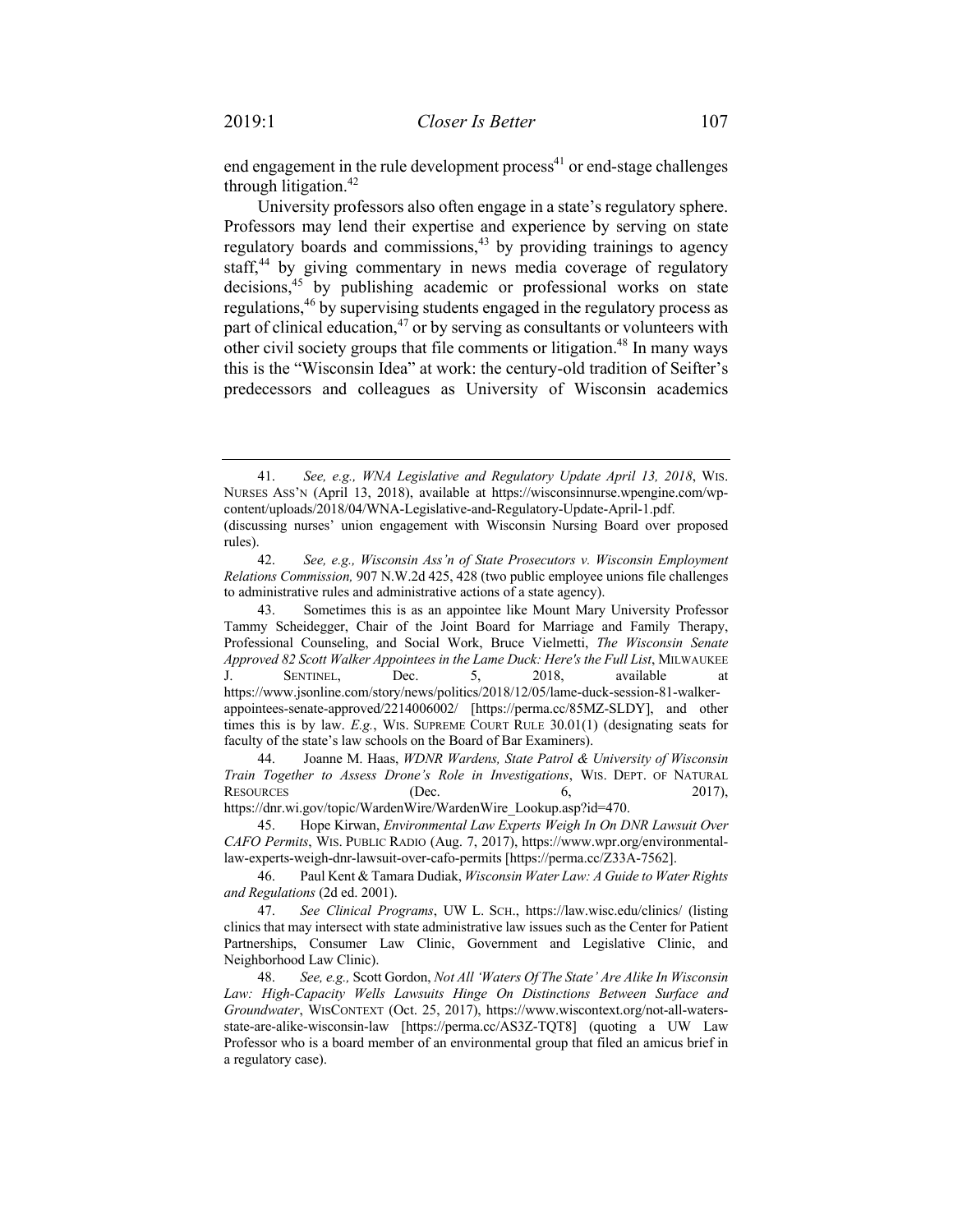applying their knowledge and research to the policy challenges of the  $d$ av.<sup>49</sup>

Seifter mentions local governments but does not focus on their role in a state's administrative bureaucracy.<sup>50</sup> Yet, local governments should be seen as vigorous participants in the regulatory process. Over half of the top twenty-five organizations lobbying in the Wisconsin legislature's 2015–17 regular session came from the local government sector, outpacing such expected heavy-weights as the restaurants, bankers, and state AFL-CIO.<sup>51</sup> Moreover, local governments in many states (including Wisconsin) enjoy a constitutional right to home rule<sup>52</sup> that can provide a basis to challenge statutes conferring regulatory powers on administrative agencies.<sup>53</sup>

Finally, at least in Wisconsin, Seifter's account of traditional publicinterest groups underestimates the vibrancy of their engagement. Wisconsin politics enjoys a healthy diversity of organizations, including environmental groups and general public-interest groups. Among the 758 organizations that logged lobbying expenditures in the Wisconsin legislature's 2015 regular session, seven of the top 250 were environmental groups and seven more were general public-interest

<sup>49.</sup> *See The Wisconsin Idea*, U. WISCONSIN-MADISON, https://www.wisc.edu/wisconsin-idea/ [https://perma.cc/GFX9-8294] ("[UW President Charles Van Hise] also took advantage of his friendship with Governor Robert M. La Follette, a former classmate at the university, to help forge closer ties between the university and state government; during the early part of the 20th century, faculty experts consulted with legislators to help draft many influential and groundbreaking laws, including the nation's first workers' compensation legislation, tax reforms and the public regulation of utilities.").

<sup>50.</sup> *See* Seifter, *supra* note 1, at 110, 119 (mentioning state agencies' "complex relationships with local governments" and listing "groups . . . representing levels of government" as part of civil society).

<sup>51.</sup> Wis. Counties Assn. (#4), City of Milwaukee (#7), Wis. Assn. of School Boards (#9), League of Wis. Municipalities (#10), Wis. Assn. of School Business Officials (#11), Wis. Assn. of Towns (#12), Wis. Council for Administrators of Special Services (#13), Wis. Assn. of School Administrators (#14), Wis. Assn. of School Personnel Administrators (#15), Wis. Assn. of School District Administrators (#16), Outagamie County (#18), Milwaukee Public Schools (#23), and Milwaukee County (#24). The other three came in at numbers 26, 27, and 28: Wis. Restaurant Assn., Wis. Bankers Assn., and Wis. State AFL-CIO. , *2015 Regular Session: Total Lobbying Expenditures*, WIS. ETHICS COMM'N (sorted by total hours), https://lobbying.wi.gov/Reports/Report.aspx?ReportPath=/GAB/Lobbying/Public&Repor tName=TotalLobbyingExpenditures&SessionID=2015REG&SortField=TotalHours&Out putFormat=PDF [https://perma.cc/G2G4-27FT].

<sup>52.</sup> WIS. CONST. art. XI, § 3(1).

<sup>53.</sup> *See, e.g., Adams v. State Livestock Facilities Siting Review Bd.*, 820 N.W.2d 404 (Wis. 2012) (deciding a case based on a town's defense of its zoning ordinance on home-rule grounds).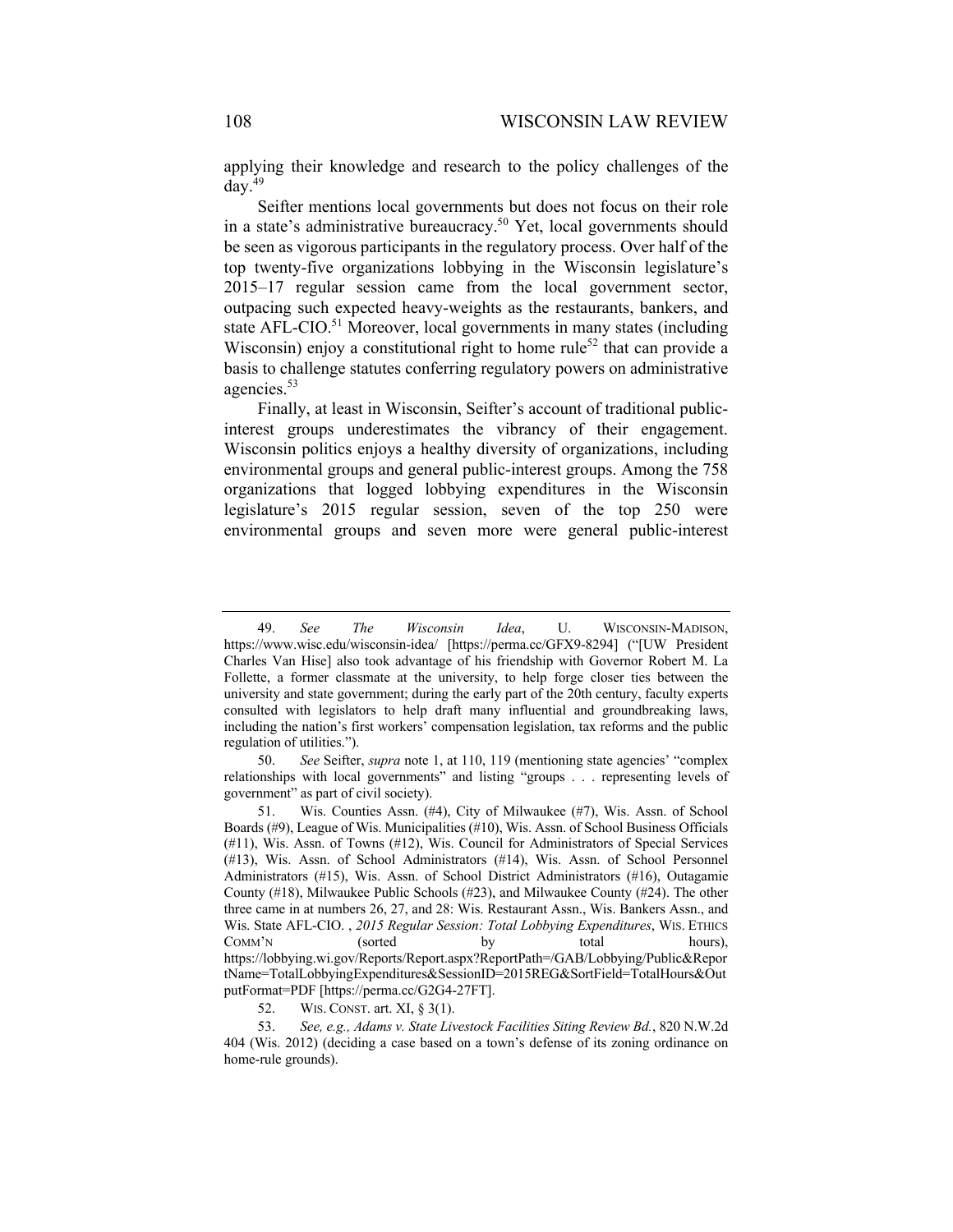organizations.<sup>54</sup> In fact, the Wisconsin League of Conservation Voters engaged in more lobbying than the Wisconsin Farm Bureau Federation last session.<sup>55</sup> Moreover, these levels of lobbying occurred during unified Republican control of the governorship and both legislative houses, which may have led some organizations to focus their energy on litigation or other venues more conducive to advancing their goals. As Democrats have now captured the governorship or if in the future legislative majorities shifted, the center-left organizations would likely focus more resources on lobbying.<sup>56</sup> This state-level engagement in Wisconsin reflects a national trend wherein left-leaning philanthropists are increasingly investing resources in state-focused advocacy groups.<sup>57</sup>

All of this, in my view, adds up to a state-level civil society that is vigorously engaged in the administrative law process, ensuring that a wide range of viewpoints are considered as government goes about its work formulating rules and issuing permits.

### III. NEWS MEDIA

Seifter's final component of a successful accountability ecosystem is a vigilant press corps to "amplify and publicize" administrative actions, especially failures, and to ring loudly alarm bells set off by civil society.<sup>58</sup> Seifter correctly diagnoses that state and local coverage has contracted due

<sup>54.</sup> *See 2015 Regular Session: Total Lobbying Expenditures*, WIS. ETHICS COMM'N, available at a statute at a community available at a community and a community and a community at a community and a community at a community and a community at a community and a community and a community at a commu

https://lobbying.wi.gov/Reports/Report.aspx?ReportPath=/GAB/Lobbying/Public&Repor tName=TotalLobbyingExpenditures&SessionID=2015REG&SortField=TotalHours&Out putFormat=PDF [https://perma.cc/J2WK-Y7Y4]. Environmental: Wis. League of Conservation Voters, Wis. Wildlife Federation, Clean Wis., Rivers Alliance of Wis., Wis. Assn. of Lakes Inc., The Nature Conservancy, Gathering Waters: Wis. Alliance for Land Trusts, General public interest: AARP, Citizen Action of Wis., Legal Action of Wis., Wis. Community Action Program Association, Common Cause in Wis., Wis. Democracy Campaign, Wis. Council on Children and Families.).

<sup>55.</sup> WLCV (#17), WFBF (#21).

<sup>56.</sup> Charles S. Bullock, III and Karen Padgett, *Partisan Change and Consequences for Lobbying: Two-Party Government Comes to the Georgia Legislature*, 39 STATE &LOCAL GOV'T REV. 61 (2007) (tracking how lobbying expenditures fluctuate based on the party in power).

<sup>57.</sup> Matea Gold, *Wealthy Donors on Left Launch New Plan to Wrest Back Control in the States*, WASH. POST (April 12, 2015) https://www.washingtonpost.com/politics/wealthy-donors-on-left-launch-new-plan-towrest-back-control-in-the-states/2015/04/12/ccd2f5ee-dfd3-11e4-a1b8- 2ed88bc190d2\_story.html; *see also* Andy Kroll, *This Is the Left's Confidential \$100 Million Plan to Win Back the States*, MOTHER JONES (Nov. 14, 2014) https://www.motherjones.com/politics/2014/11/committee-on-states-democracy-allianceredistricting-2020/ [https://perma.cc/BF8Q-VQFB].

<sup>58.</sup> Seifter, *supra* note 1, at 141.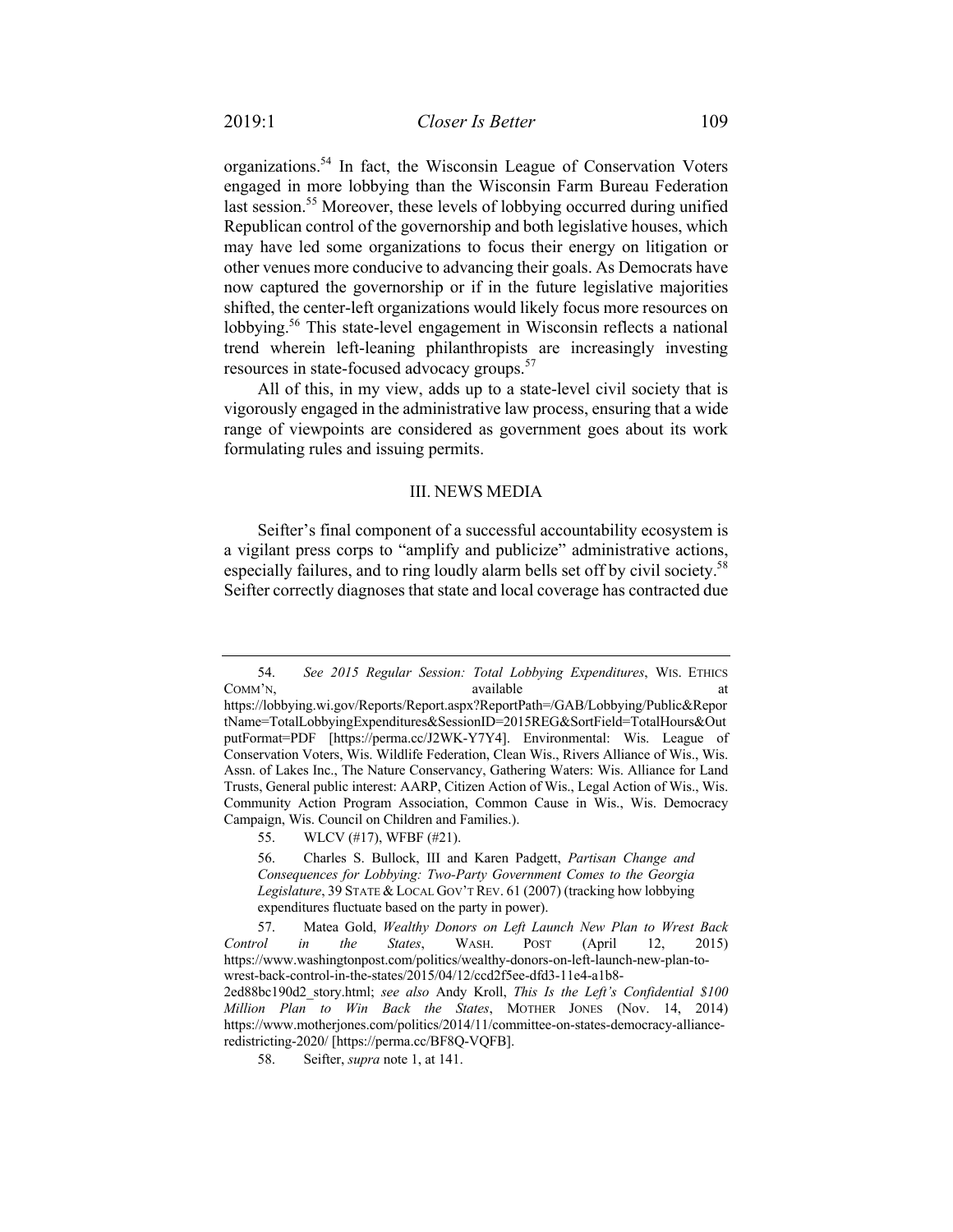to larger trends in the newspaper industry.<sup>59</sup> Though her article is a comparison between state and federal administration, she fails to note that size of the press corps focused on monitoring the federal government has evolved as well, with many state and local newspapers dropping their D.C. bureaus. 60

Most importantly, Seifter fails to consider the substantial interest of political opponents and news media in any scandal that can develop around a state executive's administrative actions.  $61$  With the increase in gubernatorial administration comes a corresponding increase in political accountability for administrative acts. $62$  One form of political accountability is the aggressive engagement of partisan groups and legislators with partisan motives. For instance, in 2018, Wisconsin's superintendent of public instruction was a candidate for governor.<sup>63</sup> A key issue in the race centered on administrative decisions the superintendent made to not withdraw the licenses of teachers accused of immoral conduct.<sup>64</sup> Several weeks later, the *Milwaukee Journal Sentinel* reported on the failure of the incumbent governor's administration to withdraw professional licenses of Catholic priests with histories of sexual abuse.<sup>65</sup> In both cases, after the initial news reports legislators or advocacy groups piled on with their own loud denunciations. $66$  These stories illustrate the

61. *See* Seifter, *supra* note 1, at 141–42.

63. *Meet Tony*, TONY EVERS, https://tonyevers.com/meet-tony/ [https://perma.cc/G5AN-X958].

64. Matt Defour, *DPI Hasn't Revoked Teacher's License In 1 Out Of 5 Immoral Conduct Cases*, WIS. STATE J. (Aug. 24, 2018), https://madison.com/wsj/news/local/govtand-politics/dpi-hasn-t-revoked-teacher-s-license-in-out-of/article\_3dff3633-42c8-580b-894d-d546c7e0aab4.html [https://perma.cc/G4U4-CBGR] (reporting on research disclosures and advertising by the Republican Party of Wisconsin); Laurel White, *Walker Campaign Doubles Down, Attacks Evers On Teacher License Case*: *Governor's Campaign Launches Its First Attack Ad of Election Cycle*, WIS. PUBLIC RADIO (Sept. 5, 2018) https://www.wpr.org/walker-campaign-doubles-down-attacks-evers-teacher-license-case [https://perma.cc/5LMR-7TLC] (reporting on TV ad by opponent's campaign).

65. Dan Bice, *Four Pedophile Ex-Priests Had Their Professional Licenses Granted Under Gov. Scott Walker's Administration*, MILWAUKEE J. SENTINEL (Nov. 2, 2018), https://www.jsonline.com/story/news/investigations/daniel-bice/2018/11/02/fourdefrocked-priests-had-professional-licenses-renewed-awarded-underwalker/1856197002/ [https://perma.cc/VXZ9-W6EZ].

66. Jessie Opioen, *Republican Leaders Say Tony Evers Didn't Take Lead On Bill To Punish Problem Teachers*, CAPITAL TIMES (Sept. 5, 2018), https://madison.com/ct/news/local/govt-and-politics/election-matters/republican-leaderssay-tony-evers-didn-t-take-lead-on/article\_d7f42689-38fd-5834-9fdc-ee9fcb484028.html

<sup>59.</sup> *Id*.

<sup>60.</sup> Margaret Sullivan, *Washington-Based Regional Journalism Is Crucial. It's Also In Serious Trouble*, WASH. POST (March 14, 2019), https://www.washingtonpost.com/lifestyle/style/washington-based-regional-journalismis-crucial-its-also-in-serious-trouble/2019/03/14/431c65be-45a6-11e9-8aab-95b8d80a1e4f\_story.html?utm\_term=.f656ccf5e89f [https://perma.cc/B22J-CLE5].

<sup>62.</sup> *See id*. at 133.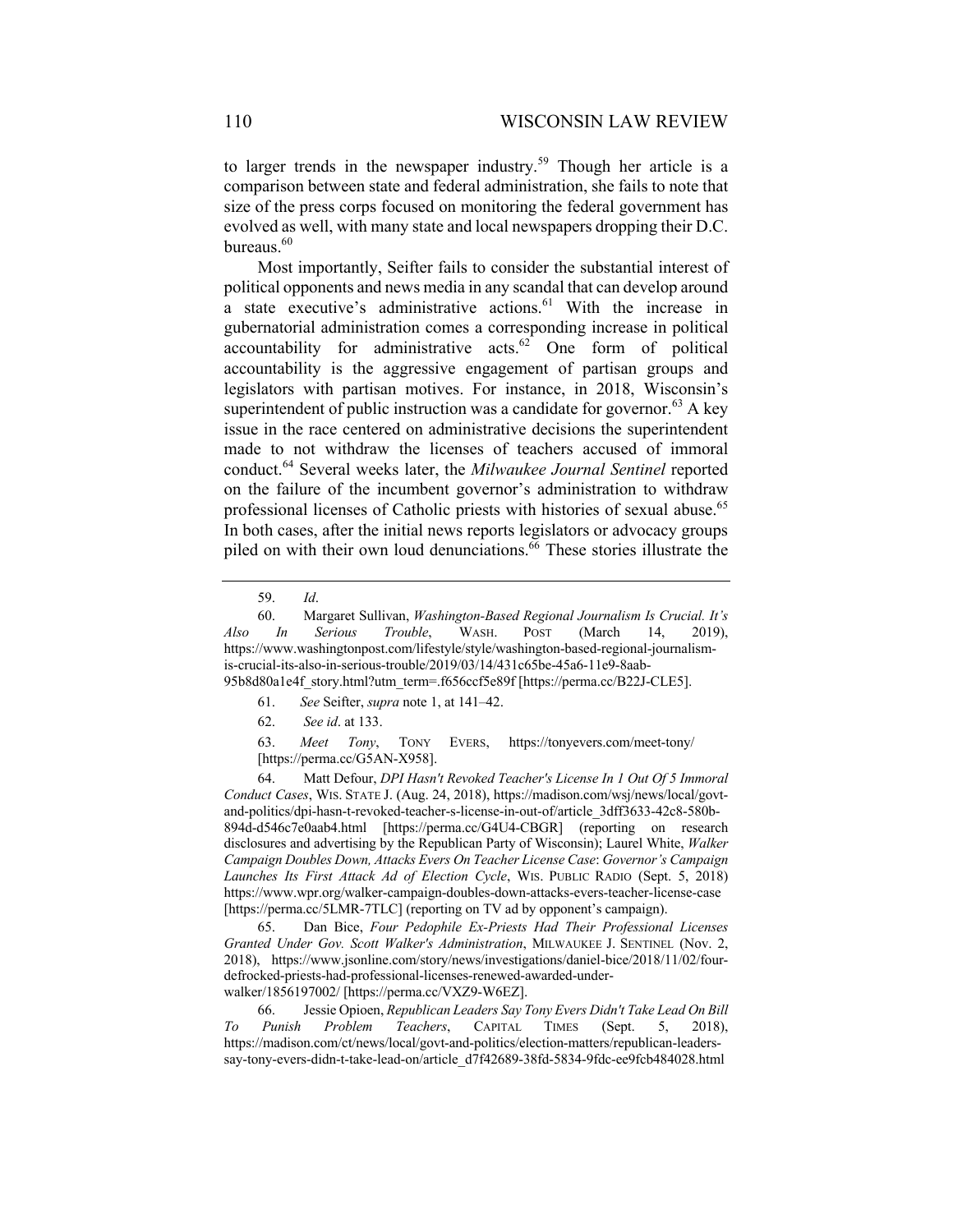fundamental reality that the news media will regularly report on administrative decisions, not because an experienced statehouse reporter sits in on every advisory committee meeting, but because partisan interests are anxious to pounce at any vulnerability.

### IV. LEGISLATIVE OVERSIGHT

Though she focuses on forces external to government (i.e., civil society and media), Seifter also includes a brief discussion of legislative oversight of agency rule-making.<sup>67</sup> She acknowledges that legislatures may play a role in oversight, but concludes that they will do less agency oversight than Congress.<sup>68</sup> She fails to mention that unlike Congress, many legislatures have dedicated committees focused on administrative rules. Many states have some process to review administrative rules— thirteen states have a scheme similar to the Congressional Review Act and an additional eleven have a two-house veto. $69$  As of 2005, almost all states had an independent legislative agency cognate to the federal Government Accountability Office (GAO) to investigate administrative failures.<sup>70</sup> But unlike the federal government, many legislatures also have a dedicated joint committee to review administrative rules. $71$ 

In Wisconsin, the Joint Committee on Review of Administrative Rules (JCRAR) reviews all final rules promulgated by agencies and has the power to suspend any rule by majority vote.<sup>72</sup> It may require an agency to hold a public comment period on a proposed rule,<sup>73</sup> require that informal guidance documents go through the rules process if they are sufficiently substantive, $^{74}$  and (through its cochairs) request an second, independent

- 67. Seifter, *supra* note 1, at 144–45.
- 68. *Id*.

<sup>[</sup>https://perma.cc/VZP4-JDNG];*Scott Walker Gave Pedophile Ex-Priests Professional Licenses: Breach in Public Safety Overseen By Scott Walker Puts Sex Predators In Positions Where They Could Strike Again*, ONE WIS. NOW (Nov. 2, 2018), https://onewisconsinnow.org/press/scott-walker-gave-pedophile-ex-priests-professionallicenses/.

<sup>69.</sup> *See* "*Separation Of Powers—Legislative Oversight*," NAT. CONF. OF STATE LEGIS., http://www.ncsl.org/research/about-state-legislatures/separation-of-powerslegislative-oversight.aspx [https://perma.cc/TV2E-JMVC].

<sup>70.</sup> ROBERT D. BOERNER*,* NAT'L CONFERENCE OF STATE LEGISLATURES LEGISBRIEF, LEGISLATIVE OVERSIGHT IN THE STATES (2005).

<sup>71.</sup> *See Oversight and Insight: Legislative Review of Agencies and Lessons from the States*, 121 HARV. L. REV. 613, 623–24 (2017); *see generally* SBA OFFICE OF ADVOCACY, RESEARCH ON STATE REGULATORY FLEXIBILITY ACTS, MICROECONOMIC APPLICATIONS, INC., FOR THE SMALL BUSINESS ADMINISTRATION, (2013).

<sup>72.</sup> Wis. Stat. § 227.26(2)(d) (2017–18).

<sup>73.</sup> *Id*. § 227.26(3).

<sup>74.</sup> *Id*. § 227.26(2)(b).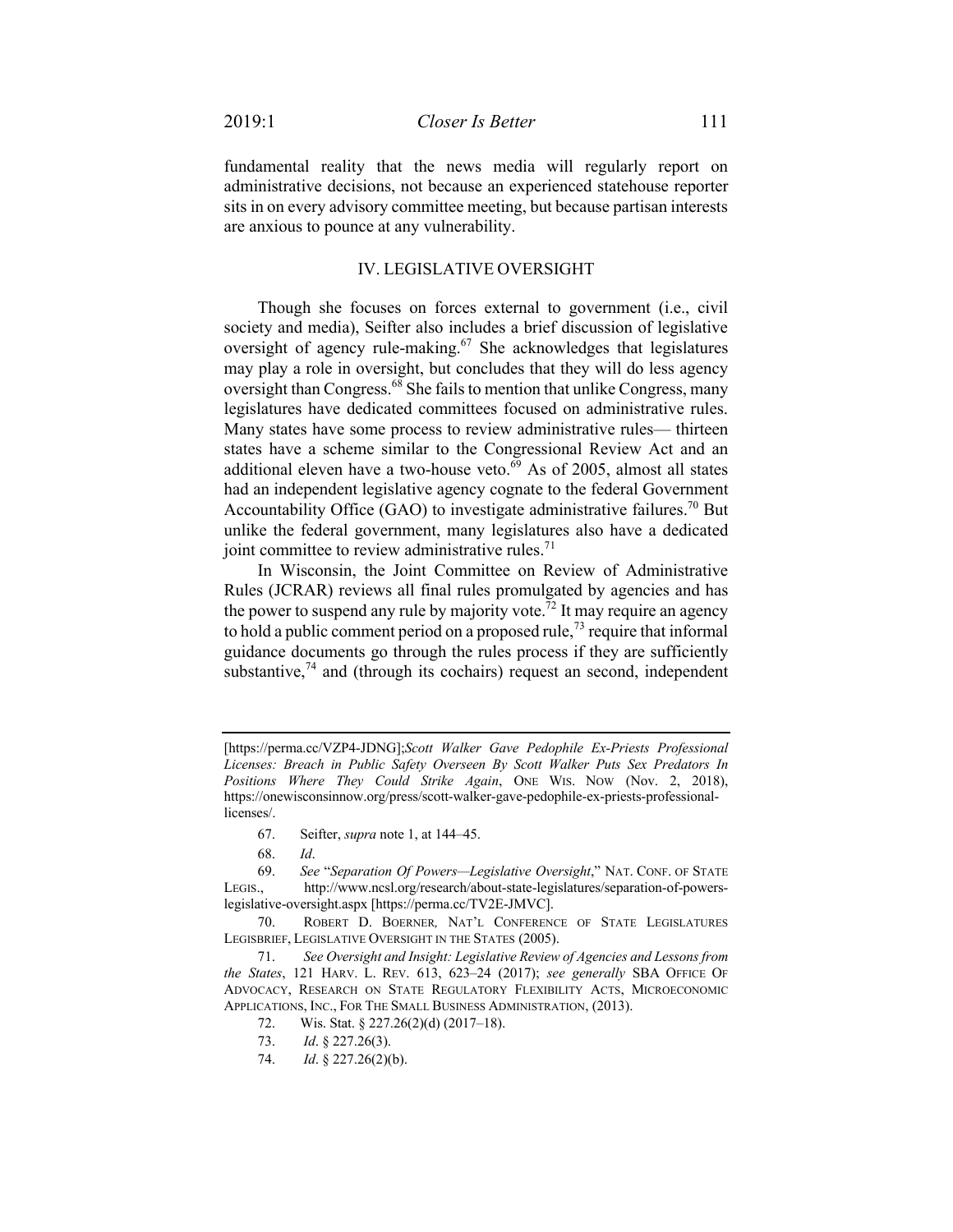economic impact analysis of any rule.<sup>75</sup> These powers are more than theoretical; though it has a Republican majority, the committee recently voted to suspend a major natural resources rule that was a highly visible initiative of the state's Republican governor.<sup>76</sup>

Additionally, the Wisconsin Supreme Court recently fundamentally changed its doctrine on judicial deference to agency decision-making.<sup>77</sup> Under federal jurisprudence, agencies are entitled to deference during judicial review of their interpretation of statutes (*Chevron* deference)<sup>78</sup> and of agency rules (*Auer* deference).<sup>79</sup> For decades, Wisconsin courts have followed a similar scheme, granting deference to agencies based on their supposed expertise on the statutes and rules they administer.<sup>80</sup> However, in June 2018 the Wisconsin Supreme Court overturned its prior doctrine in a trio of cases, significantly curtailing the deference given agencies. $81$ Thus, litigants challenging an agency's rule or administrative action in Wisconsin courts are entitled to a much greater level of judicial scrutiny than an applicant filing an analog suit in federal court.

The implications of legislative and judicial checks on executive action run to the heart of Seifter's arguments. Even if one granted Seifter's premise that external checks are less robust at the state level, one would still need to assess the comparative internal checks before deciding whether federal or state administration was superior. Indeed, the internal checks that come from the separation of powers are the primary means of controlling the executive branch. To the extent those checks function better at the state level (such as this vigorous legislative and judicial oversight), deficiencies in the external checks that Seifter identifies may ultimately be immaterial.

#### **CONCLUSION**

In the American constitutional order, the federal government possesses limited, enumerated powers, whereas the state governments have general police powers to protect the health, welfare, and safety of

<sup>75.</sup> *Id*. § 227.137(4m).

<sup>76.</sup> Danielle Kaeding, *Rules Committee Scraps Provision Restricting Movement Of Harvested Deer: Committee Votes To Keep Additional Deer Farm Fencing Requirement*, WIS. PUBLIC RADIO (Oct. 1, 2017), https://www.wpr.org/rules-committeescraps-provision-restricting-movement-harvested-deer [https://perma.cc/EGS9-FN3F].

<sup>77.</sup> *Tetra Tech EC, Inc. v. Wis. Dep't of Revenue*,914 N.W.2d 21 (Wis. 2018).

<sup>78.</sup> *Chevron U.S.A. Inc. v. Nat. Res. Def. Council, Inc*., 467 U.S. 837 (1984).

<sup>79.</sup> *Auer v. Robbins*, 519 U.S. 452 (1997).

<sup>80.</sup> *See* Daniel R. Suhr, *Interpreting Wisconsin Administrative Law* (2017), available at https://ssrn.com/abstract=3025085.

<sup>81.</sup> *Tetra Tech*, 914 N.W.2d 21; *Wis. Bell, Inc. v. Labor & Indus. Review Comm'n*, 914 N.W.2d 1 (Wis. 2018); *Dep't of Workforce Dev. v. Labor & Indus. Review Comm'n*, 914 N.W.2d 625 (Wis. 2018).